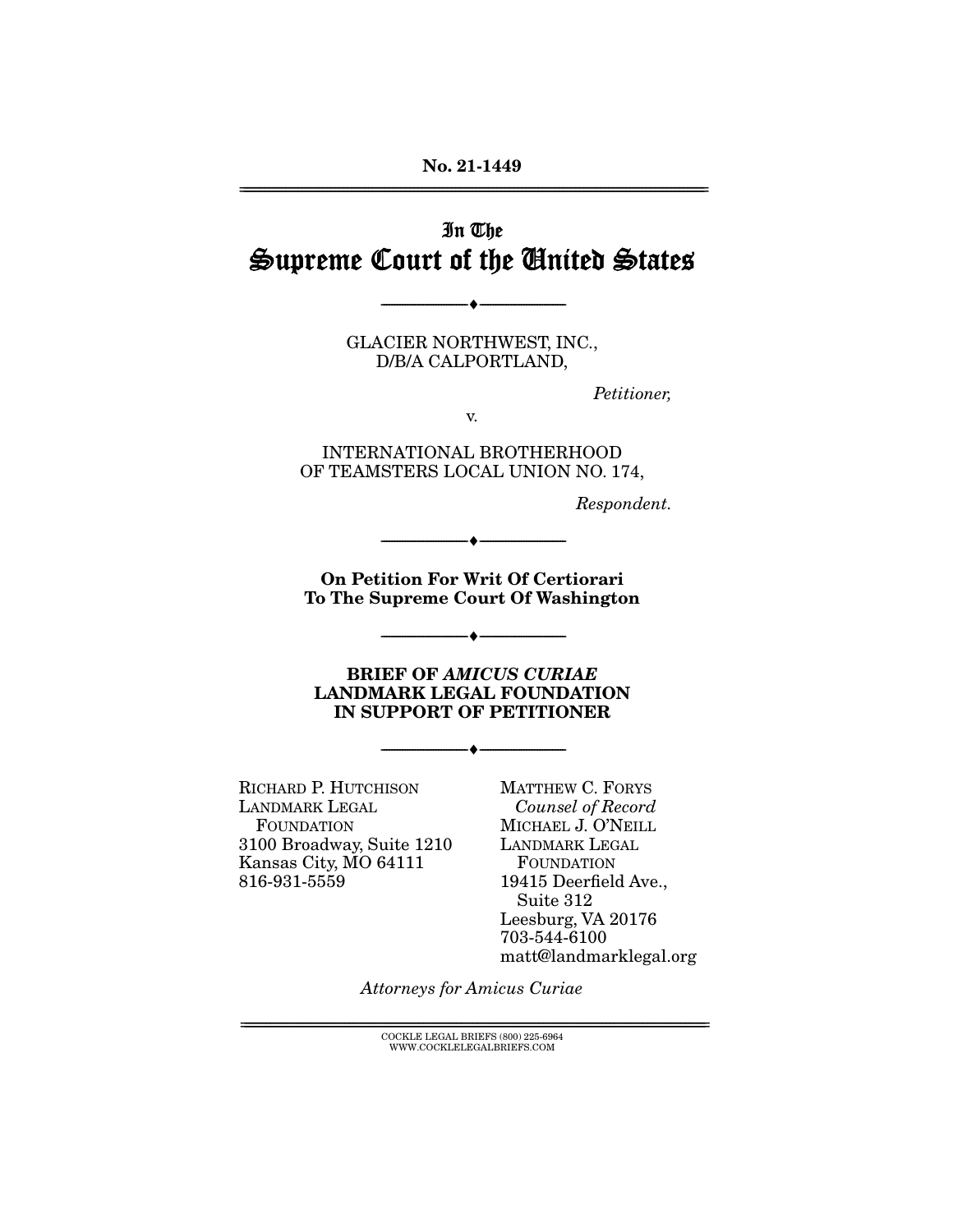## TABLE OF CONTENTS

## Page

| STATEMENT OF INTEREST OF AMICUS CU-                                                                                                        | 1  |
|--------------------------------------------------------------------------------------------------------------------------------------------|----|
| INTRODUCTION AND SUMMARY OF ARGU-                                                                                                          |    |
|                                                                                                                                            | 2  |
| I. The NLRA, enacted to prevent industrial<br>strife, does not protect acts of force like in-<br>tentional destruction of private property | 2  |
| II. Petitioner's state tort claims fit squarely<br>within the local interest exception to Gar-                                             | 8  |
| III. The opinion below invites private property<br>destruction and conflicts with the public                                               | 13 |
|                                                                                                                                            | 16 |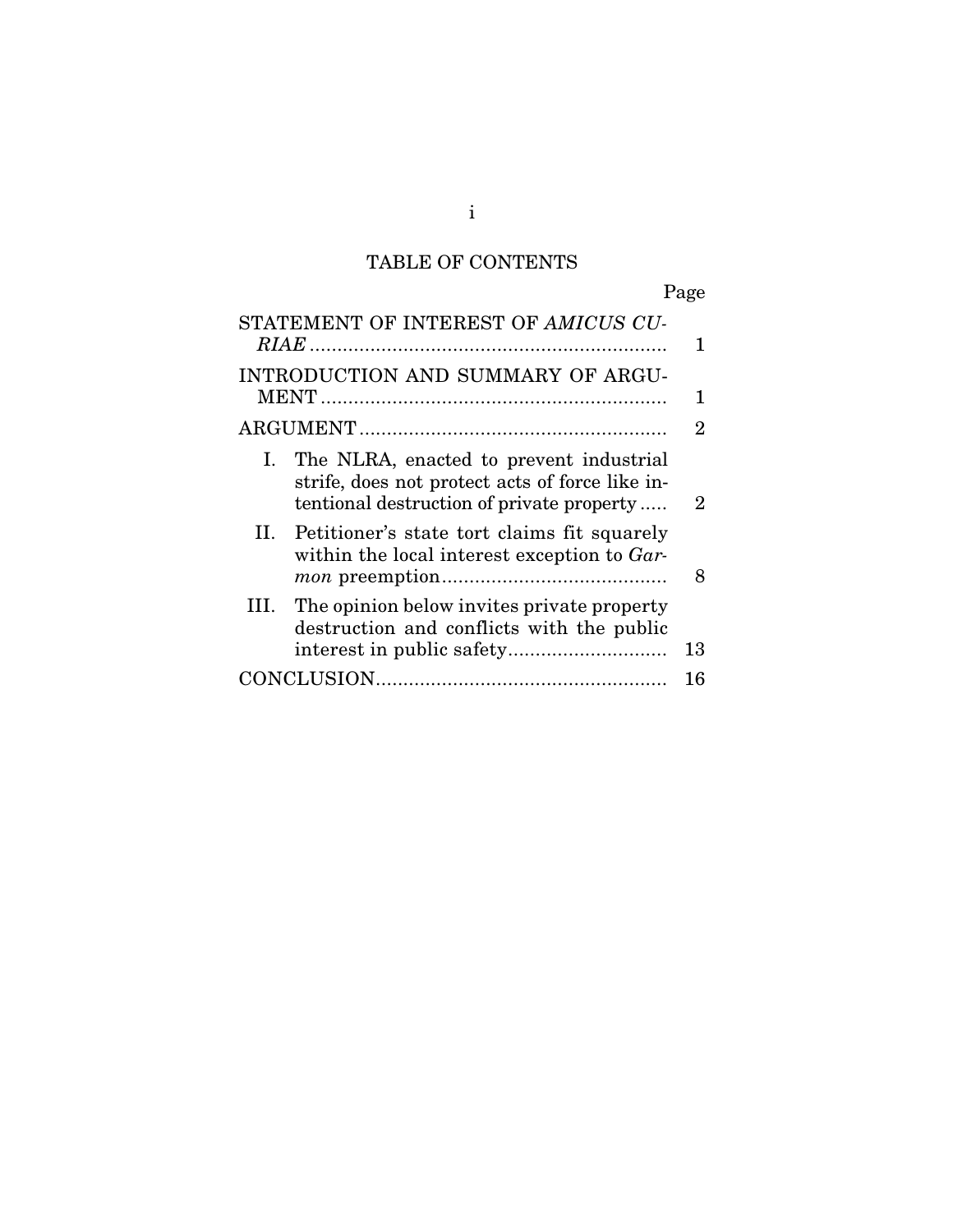## TABLE OF AUTHORITIES

Page

## **CASES**

| Allen-Bradley v. Wisconsin Emp. Rel. Bd., 315                                                                                                      |
|----------------------------------------------------------------------------------------------------------------------------------------------------|
| Farmer v. United Brotherhood of Carpenters &                                                                                                       |
| Garmon v. San Diego Bldg. Trades Council, 45                                                                                                       |
| Hodel v. Va. Surface Mining & Reclamation                                                                                                          |
| International Ass'n of Machinists v. Gonzales,                                                                                                     |
| Linn v. United Plant Guard Workers, 383 U.S. 53                                                                                                    |
| NLRB v. Del.-New Jersey Ferry Co., 90 F.2d 520                                                                                                     |
| NLRB v. Fansteel Metallurgical Corp., 306 U.S.                                                                                                     |
| NLRB v. Marshall Car Wheel & Foundry Com-<br>pany, 218 F.2d 409 (5th Cir. 1955)14                                                                  |
| Rockford Redi-Mix, Inc. v. Teamsters Loc. 325,<br>Gen. Chauffeurs, Helpers & Sales Drivers of<br>Rockford, 551 N.E.2d 1333 (Ill. App. Ct. 1990) 15 |
| San Diego Bldg. Trades Council v. Garmon, 359                                                                                                      |
| United Auto. Workers v. Russell, 356 U.S. 634                                                                                                      |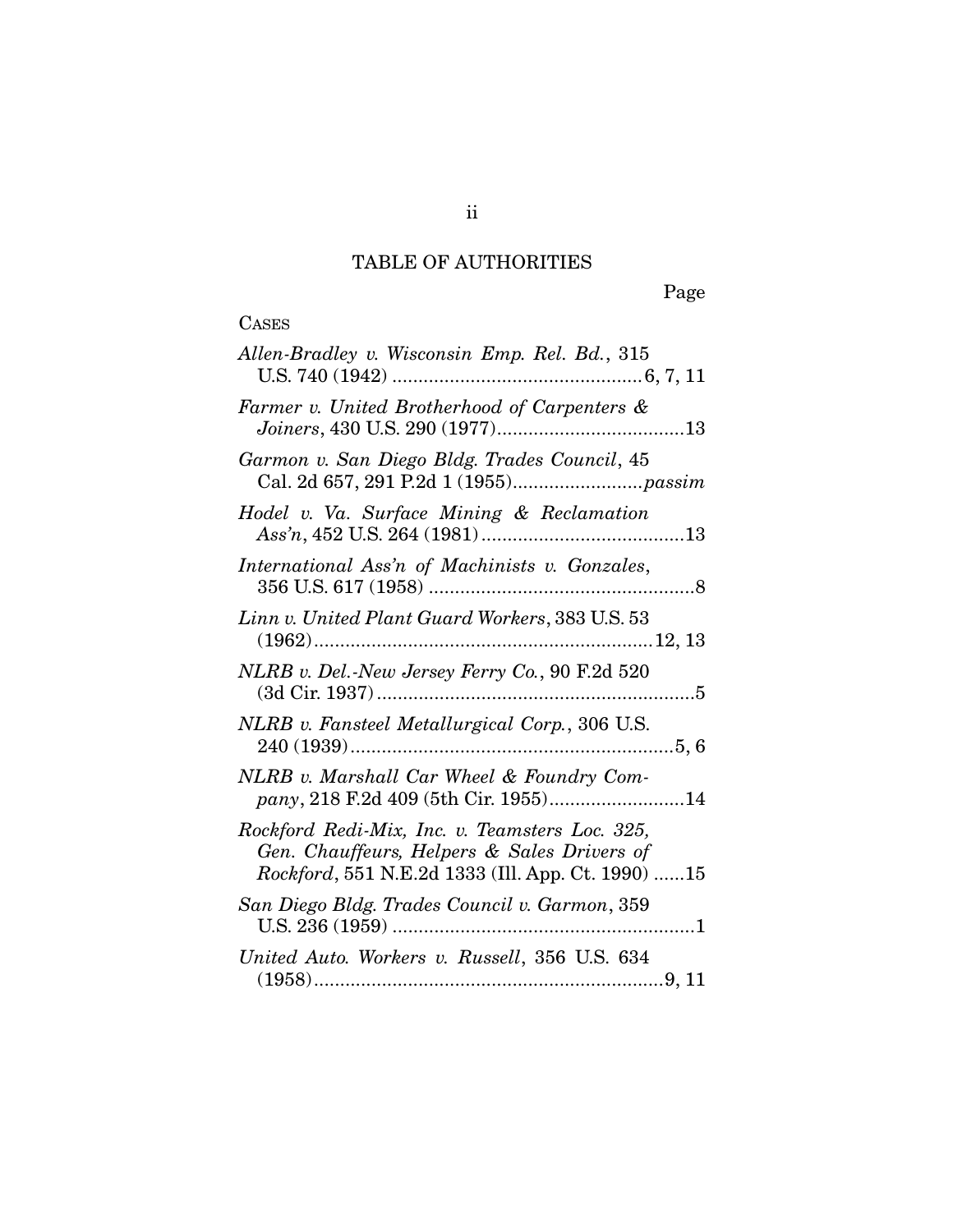### TABLE OF AUTHORITIES – Continued

| United Auto. Workers v. Wisconsin Emp. Rel. Bd.,                                                                                                                                              |
|-----------------------------------------------------------------------------------------------------------------------------------------------------------------------------------------------|
| United Constr. Workers, Affiliated with United<br>Mine Workers of Am. v. Laburnum Constr.                                                                                                     |
| U.S. Steel Co. (Joliet Coke Works) v. NLRB, 196                                                                                                                                               |
| Youngdahl v. Rainfair, 355 U.S. 131 (1957) 9, 12                                                                                                                                              |
| <b>STATUTES AND REGULATIONS</b>                                                                                                                                                               |
| National Labor Relations Act of 1935 (Wagner                                                                                                                                                  |
| Labor Management Relations Act, 1947 (Taft-                                                                                                                                                   |
| <b>OTHER AUTHORITIES</b>                                                                                                                                                                      |
| William J. Dunaj, Labor Law: The "Compelling"<br>State Interest" Exception to the Federal Pre-<br>emption Doctrine, 51 Marq. L. Rev. 89 (1967) 13                                             |
| Pre-Wagner Act labor relations, National Labor<br>Relations Board, https://www.nlrb.gov/about-<br>nlrb/who-we-are/our-history/pre-wagner-act-<br>labor-relations (last visited June 8, 2022)3 |
| Morgan O. Reynolds and D. Eric Schansberg,<br>"At Age 65, Retire the Railway Labor Act,"<br>Regulation, Vol. 14, No. 3 (Summer 1991),<br>https://www.cato.org/sites/cato.org/files/serials/   |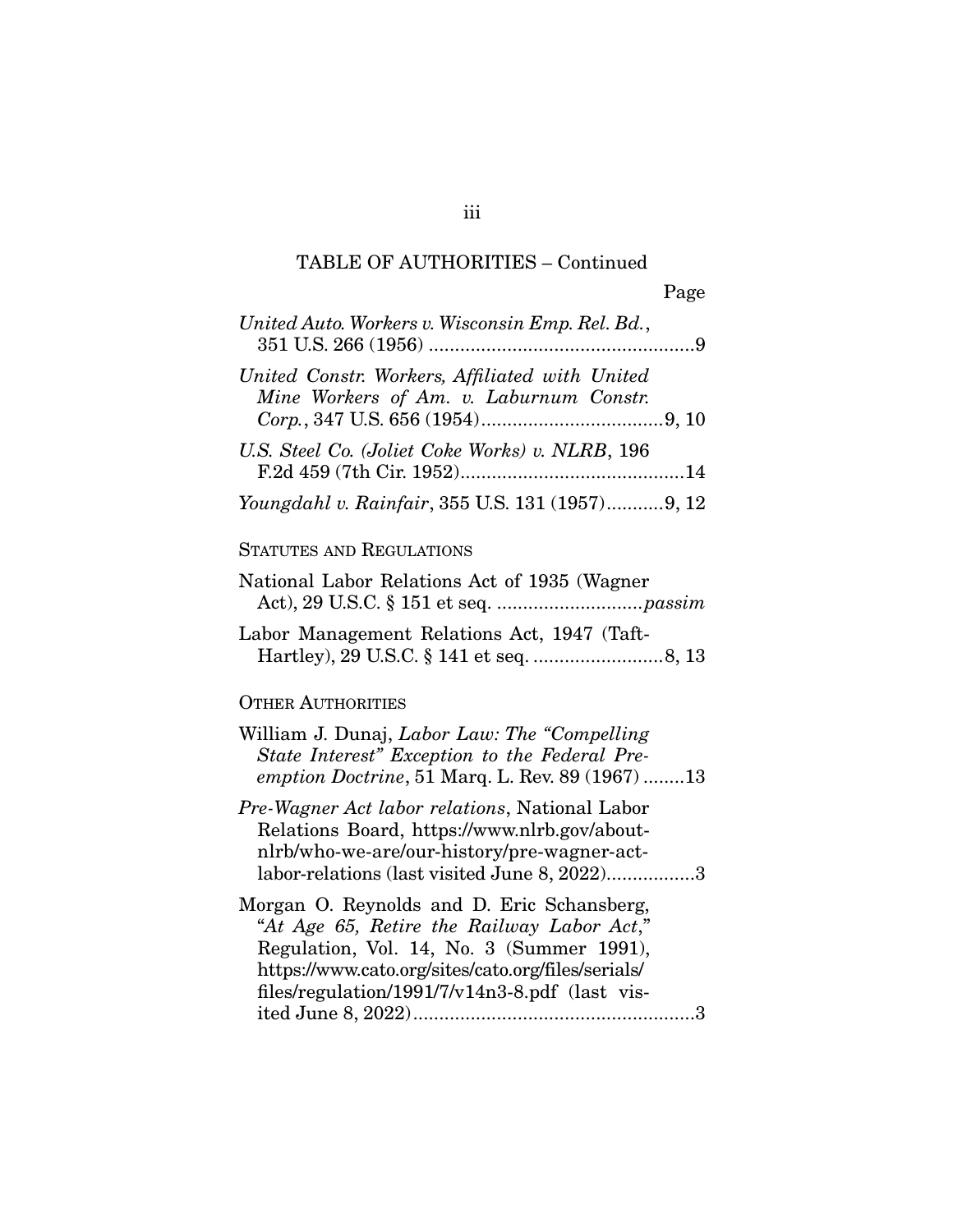## TABLE OF AUTHORITIES – Continued

| ۰, |  |
|----|--|
|    |  |

| Earle K. Shawe, The Role of the Wagner Act in<br>Preventing Industrial Strife, 32 Va. L. Rev. 95                                                                                         |  |
|------------------------------------------------------------------------------------------------------------------------------------------------------------------------------------------|--|
| State Jurisdiction over Torts Arising from Feder-<br>ally Cognizable Labor Disputes, 68 Yale L.J.                                                                                        |  |
| Michael L. Wachter, The striking success of the<br>National Labor Relations Act in Research<br>Handbook on the Economics of Labor and Em-<br>ployment Law (Cynthia L. Estlund & Michael) |  |
| Harry H. Wellington, Labor and the Federal Sys-                                                                                                                                          |  |
| tem, 26 U. Chi. L. Rev. 542 (1959)10                                                                                                                                                     |  |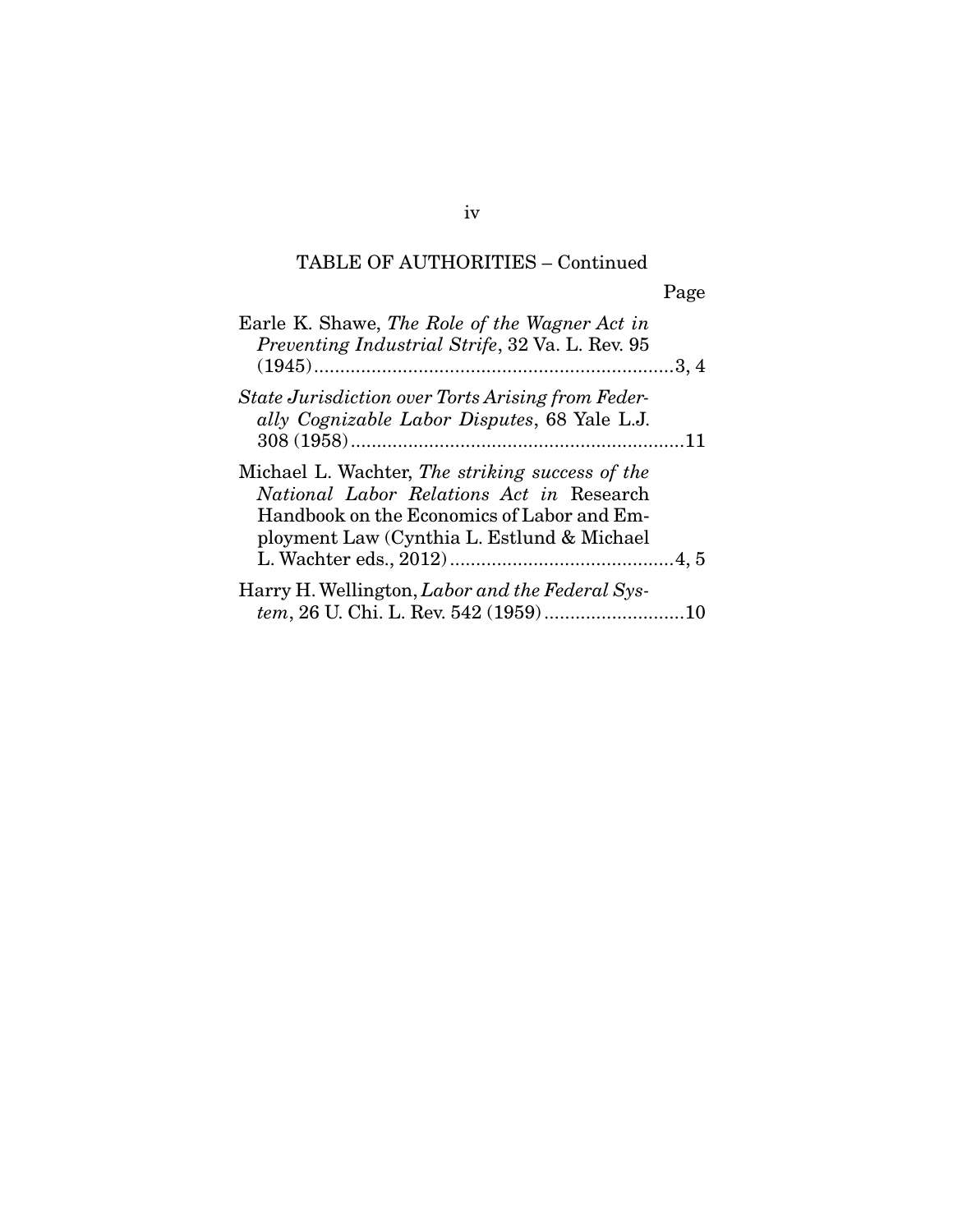# $OF AMICUS CURIAE<sup>1</sup>$

Amicus Curiae Landmark Legal Foundation ("Landmark") is a national public-interest law firm committed to preserving the principles of limited government, separation of powers, federalism, originalist construction of the Constitution and individual rights. Landmark has a unique perspective on this case because of its history of filing briefs regarding labor law issues.

 Landmark urges this Court to grant the petition for a writ of certiorari.

 $\overbrace{\hspace{2.5cm}}^{\bullet}$   $\overbrace{\hspace{2.5cm}}^{\bullet}$ 

#### **INTRODUCTION AND SUMMARY OF ARGUMENT SUMMARY OF ARGUMENT**

 The Washington Supreme Court's interpretation of San Diego Bldg. Trades Council v. Garmon, 359 U.S. 236 (1959), the seminal labor preemption case, turns the National Labor Relations Act, 29 U.S.C. § 151 et seq., on its head, conflicts with decades of caselaw, and is against the public interest in safety. The Washington Supreme Court found that the Teamsters' work stoppage, intentionally timed to damage Glacier Northwest's

<sup>&</sup>lt;sup>1</sup> No counsel for a party authored this brief in whole or in part, and no counsel or party made a monetary contribution intended to fund the preparation or submission of this brief. No person other than Amici Curiae, its members, or its counsel made a monetary contribution to its preparation or submission. Counsel for Amici Curiae requested consent and provided notices to counsel for parties of its intent to file this brief on May 31, 2022, and received consent from all parties.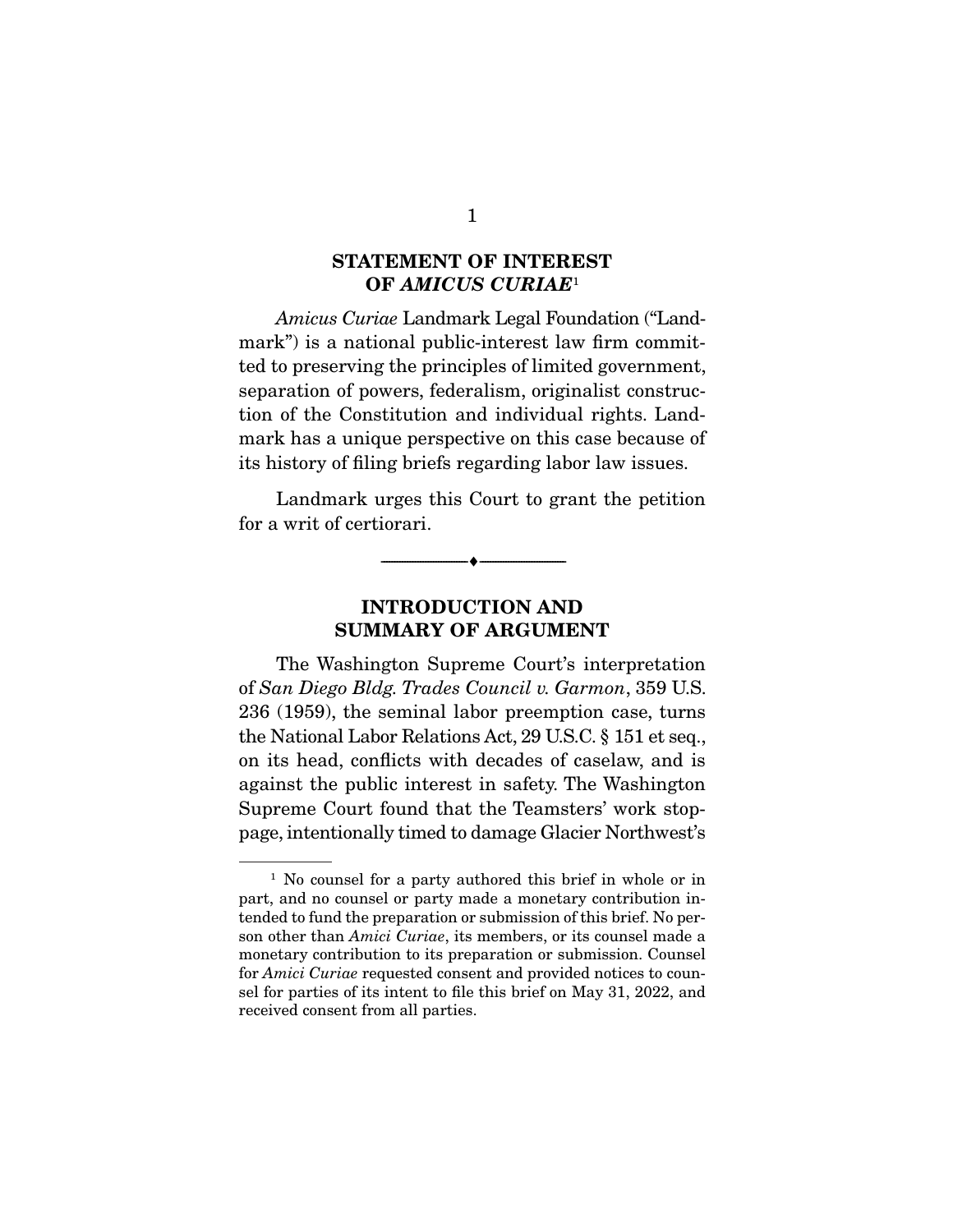trucks, was arguably subject to the NLRA and protected by Garmon. Under their reading of Garmon, employers' state tort claims for union workers' destruction of employer property should be preempted by the NLRA and thus effectively shielded from consequences. The Washington Supreme Court's erroneous reading of the statute and Garmon would ensure that a law passed to prevent industrial strife would increase it, placing workers and the public at risk.

# **ARGUMENT : 2**

 $\overbrace{\hspace{2.5cm}}^{\bullet}$   $\overbrace{\hspace{2.5cm}}^{\bullet}$ 

## **I. The NLRA, enacted to prevent industrial**  tories, acts act protectative created and an **tentional destruction of private property.**

 The Washington Supreme Court held that union destruction of employer property during a work stoppage was arguably protected by the NLRA under Garmon. Their interpretation is not supported by the statute, Garmon itself, or subsequent caselaw. Turning to the statute first, its focus informs the question of whether it preempts a state claim for tortious destruction of property. The NLRA contains no express preemption of state law. Instead, it provides aims and policy goals "drawn in broad strokes," leaving the courts with the responsibility to ascertain the boundaries between federal and permissible state regulation. Garmon, 359 U.S. at 240.

 The statute's goals are thus a necessary starting point. The NLRA is specifically concerned with the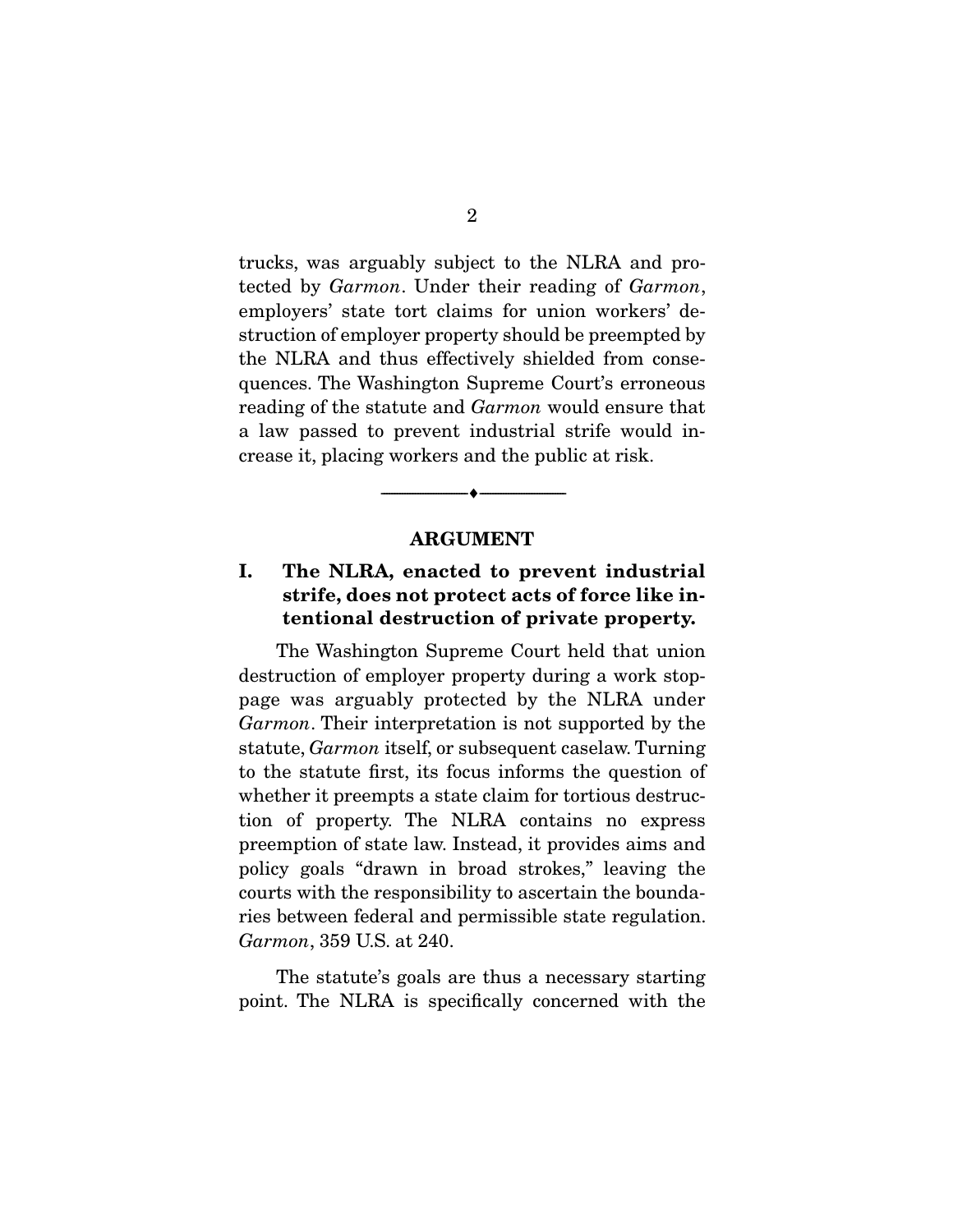prevention of industrial strife and unrest. To diffuse widespread strikes and violence, the statute granted the right to collective bargaining and the right to strike. But as seen in caselaw preceding Garmon and following it, these rights came with conditions. They did not shield union workers' concerted activity that included violence and destruction against persons and property.

 In the early 20th century, "[r]ecurrency of strikes affected our whole industrial economy." Earle K. Shawe, The Role of the Wagner Act in Preventing Industrial Strife, 32 Va. L. Rev. 95, 98 (1945). Collective bargaining was the major issue in these strikes. Id. Many were extremely violent. The Railway Shopcraft strike of 1922 "involved 400,000 strikers, 1,500 cases of violent assault to kill, 51 cases of dynamiting and burning railroad bridges, 65 reported kidnappings, many other incidents of destruction," and was instrumental to the passage of the Railway Labor Act (RLA). Morgan O. Reynolds and D. Eric Schansberg, "At Age 65, Retire the Railway Labor Act," Regulation, Vol. 14, No. 3 (Summer 1991), https://www.cato.org/sites/cato. org/files/serials/files/regulation/1991/7/v14n3-8.pdf (last visited June 8, 2022). The RLA granted collectivebargaining rights to railway workers and "was a breakthrough in paving the way for a national labor policy." Pre-Wagner Act labor relations, National Labor Relations Board, https://www.nlrb.gov/about-nlrb/who-weare/our-history/pre-wagner-act-labor-relations (last visited June 8, 2022). A wave of strikes from 1932 to 1935 also occurred in other industries right before the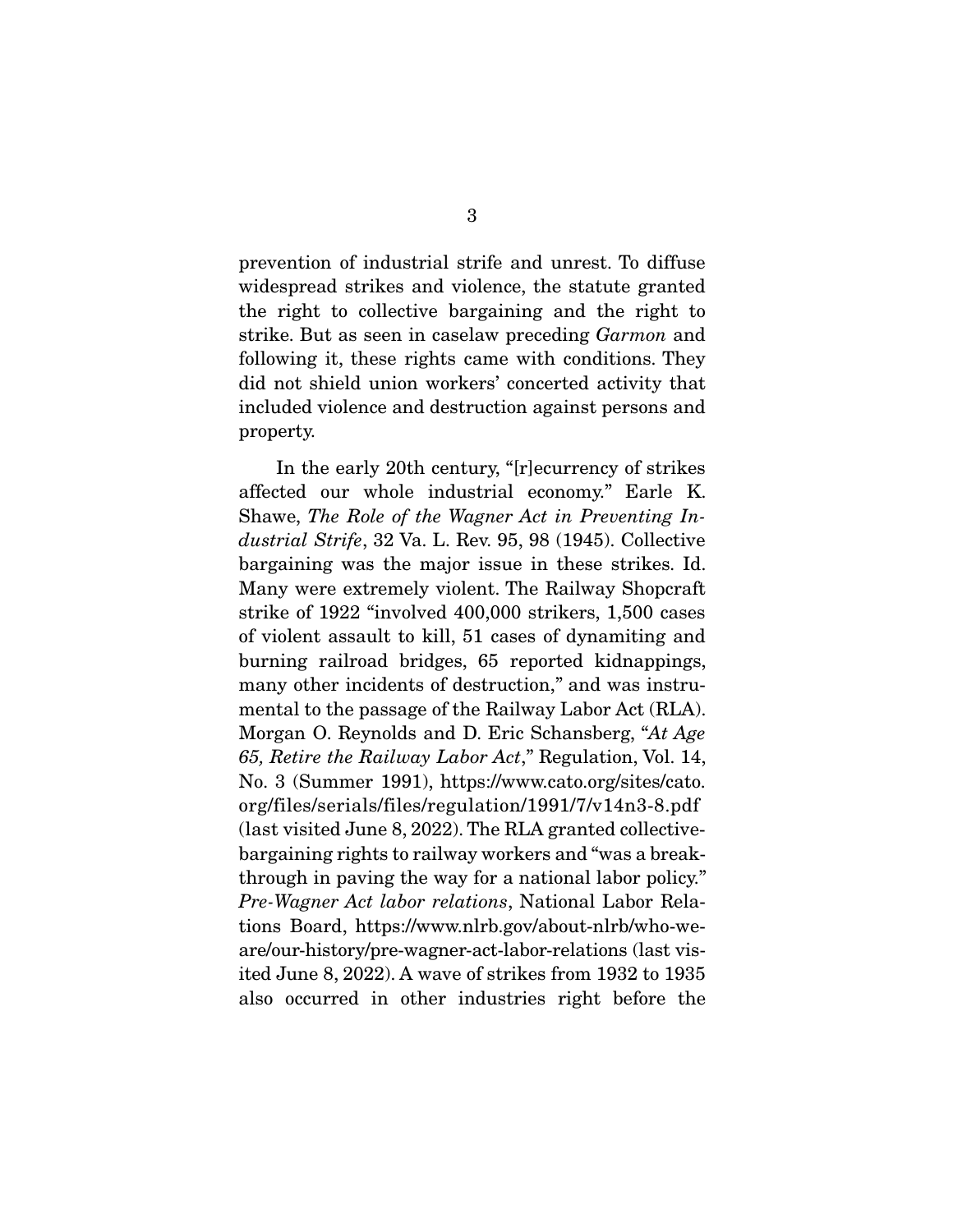NLRA's passage. "These strikes had an immediate and devastating impact on the nation's whole economy which affected entire industries." Shawe, at 98.

 The National Labor Relations Act of 1935 (Wagner Act), 29 U.S.C. § 151 et seq., was passed explicitly to prevent labor strife and to equalize bargaining power between workers and employers. The NLRA's "findings and declaration of policy" provide that the failure to recognize the right to unionize or engage in collective bargaining will "lead to strikes and other forms of industrial strife or unrest." 29 U.S.C. § 151. Industrial strife, the statute continues, in turn burdens or obstructs commerce. Id. As one observer has noted:

Industrial strife and unrest at the time of the passage of the Wagner Act meant more than the inconvenient strikes that we sometimes experience today. Instead, it meant violent strikes that paralyzed the national economy and frequently required the deployment of the National Guard or federal troops to restore order.

Michael L. Wachter, The striking success of the National Labor Relations Act in Research Handbook on the Economics of Labor and Employment Law 427 (Cynthia L. Estlund & Michael L. Wachter eds., 2012). The NLRA thus came about during the Great Depression in response to an era of severe labor unrest and violence that threatened the national economy. As one of the early courts interpreting the NLRA stated, "The primary purpose of the act of Congress is to obviate appeals to brute force which are too often the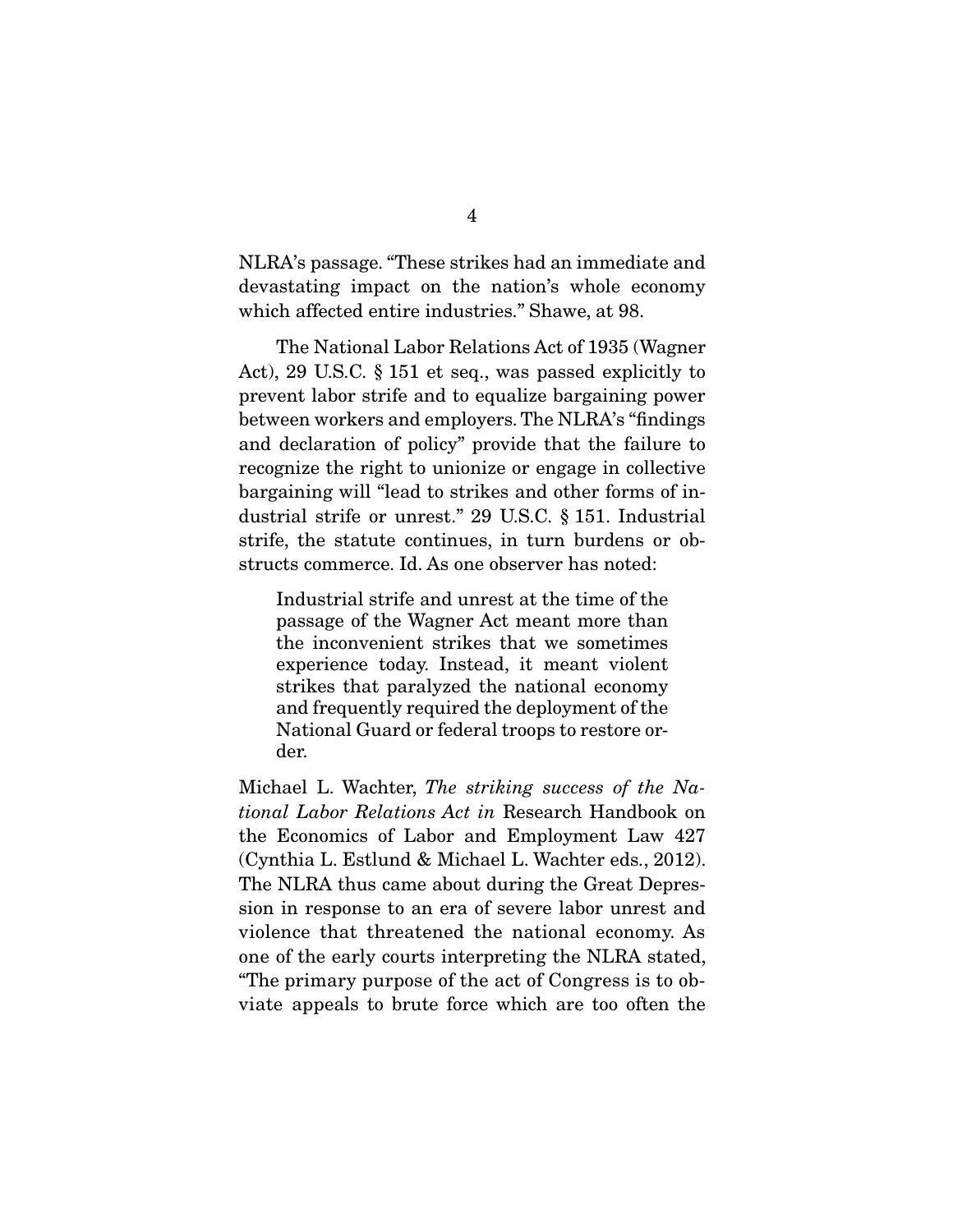#### accompaniment of labor disputes." NLRB v. Del.-New Jersey Ferry Co., 90 F.2d 520, 520 (3d Cir. 1937).

 To meet the law's explicitly stated goal of achieving labor peace, "the Wagner Act provided for a legal strike mechanism which channeled concerted activity into a peaceful form: employees were given the right to strike, but that right was required to be exercised in a peaceful fashion." Wachter, supra, at 440. See NLRA §§ 7 (granting right to form or join unions and engage in "concerted activities" for collective bargaining), 13 (granting right to strike), 29 U.S.C. §§ 157, 163. Thus, the grant of a right to strike was not limitless. Instead, "[i]t was assumed that violence would render strike activity unprotected and subject to existing state criminal and civil laws." Wachter, supra, at 440. This assumption was confirmed in NLRB v. Fansteel Metallurgical Corp., 306 U.S. 240 (1939), a case holding that not just criminal conduct, but tortious conversion of property, was outside the NLRA's protection.

 In Fansteel, workers at a manufacturing plant engaged in an unlawful "sit-down" strike where they refused to leave the employer's buildings. Unlike a lawful strike involving a stoppage of work and statement of grievances, "[i]t was an illegal seizure of the buildings in order to prevent their use by the employer in a lawful manner and thus by acts of force and violence to compel the employer to submit." Id. at 256. The Court referenced the NLRA's purpose and noted: "There is not a line in the statute to warrant the conclusion that it is any part of the policies of the Act to encourage employees to resort to force and violence in defiance of the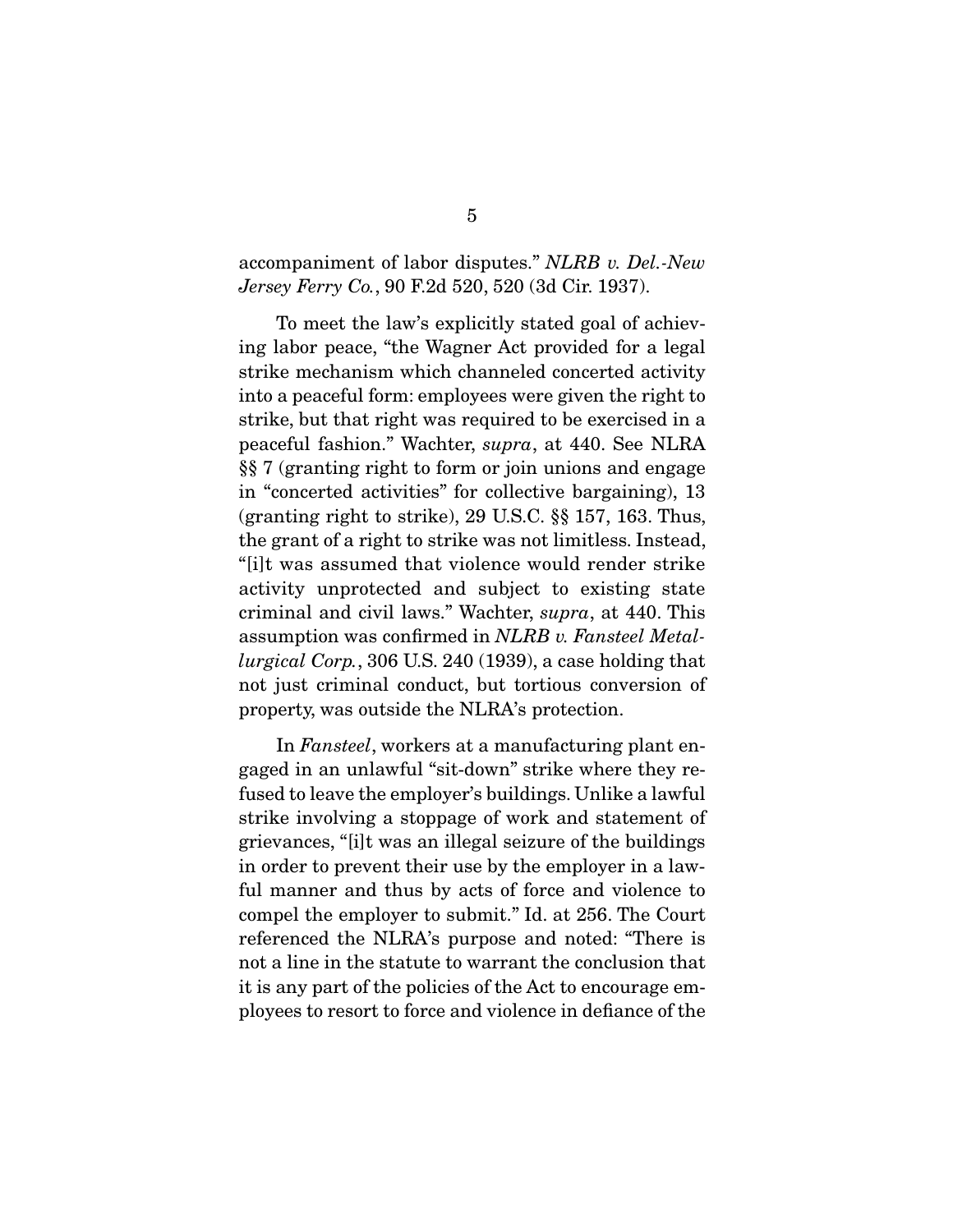law of the land." Id. at 257-58. It is important to emphasize that the Court used the terms "force" and "violence" to describe the seizure of the building and property destruction, indicating a broad understanding of unlawful conduct unprotected by the NLRA. Legally, "the ousting of the owner from lawful possession is not essentially different from an assault upon the officers of an employing company, or the seizure and conversion of its goods, or the despoiling of its property or other unlawful acts in order to force compliance with demands." Id. at 253. These acts could not be justified because of an underlying labor dispute or unfair labor practice. To do so "would be to put a premium on resort to force instead of legal remedies and to subvert the principles of law and order which lie at the foundations of society." Id.

 By improperly sanctioning the resort to force in the collective bargaining process, the holding of the court below subverts the principles of law and order. Not only can the Washington Supreme Court find no support for its opinion in the NLRA, the holding directly conflicts with the statute's theoretical framework.

 There is another area where the statute is silent that is relevant here: the states' police power. In Allen-Bradley v. Wisconsin Emp. Rel. Bd., 315 U.S. 740 (1942) the Court discussed the absence of a statutory intent for the displacement of traditional state police powers against violence and property destruction. In a case arising out of a union violation of state labor law, a union had been "threatening employees desiring to work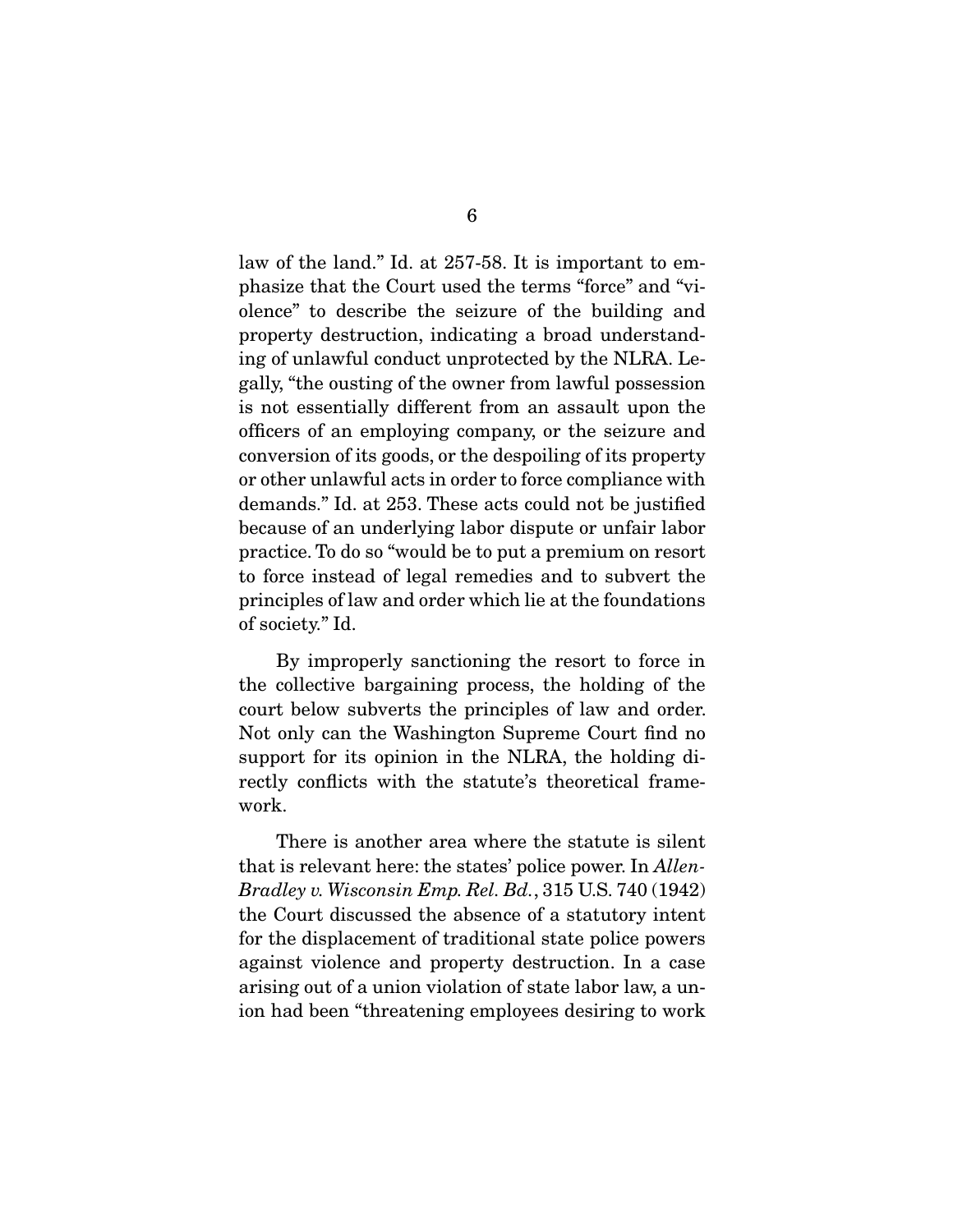with physical injury or property damage," along with mass picketing, picketing at employees' homes, obstructing access to the company's factory, and obstructing the streets and public roads around the factory. Id. at 748. The Court held that "the [NLRA] was not designed to preclude a State from enacting legislation limited to the prohibition or regulation of this type of employee or union activity." Id. Instead, it continued, "this Court has long insisted that an 'intention of Congress to exclude States from exerting their police power must be clearly manifested.'" Id. at 749 (citations omitted).

 Thus, courts have refused to find in the statute what is not there. Most notably, the NLRA is also silent on the issue of whether employers are barred from recovering damages from all intentional torts destructive to their persons and property committed during the course of a strike simply by virtue of § 7. Under the doctrine of constitutional avoidance, the statute should not be read in a way that allows such wholesale trampling of property rights. Furthermore, as stated in Garmon, state tort claims for damages from conduct "marked by violence and imminent threats to the public order" have been allowed because "the compelling state interest, in the scheme of our federalism, in the maintenance of domestic peace is not overridden in the absence of clearly expressed congressional direction." Garmon, 359 U.S. at 247. In short, the statute does not support the holding of the court below.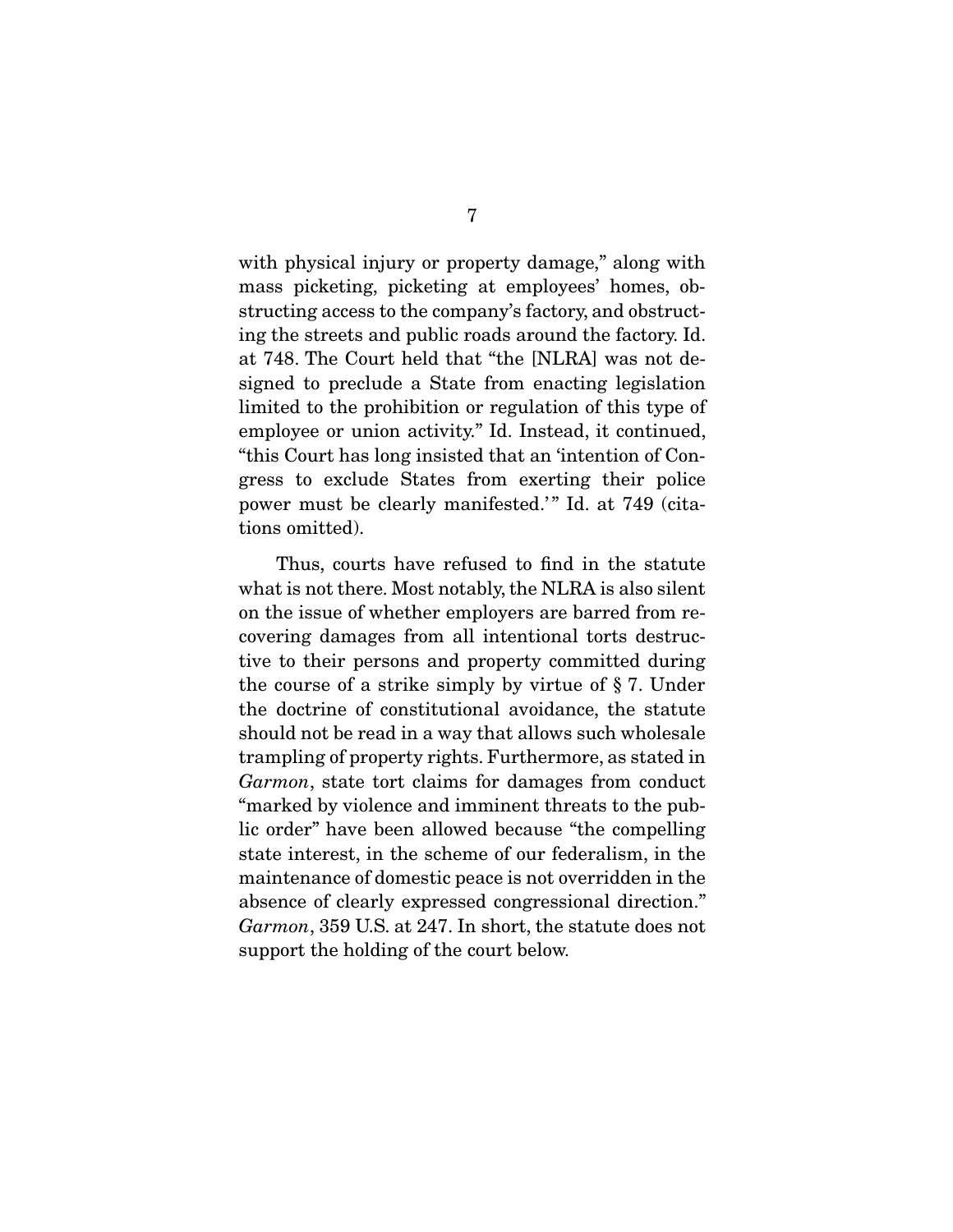# **II.** PETITIONER STATE TO CALL THE SQUARE OF STATE SUPPORT WITH THE SQUARE OF STATE SQUARE THE SQUARE STATE SQUARE SQUARE SQUARE SQUARE SQUARE SQUARE SQUARE SQUARE SQUARE SQUARE SQUARE SQUARE SQUARE SQUARE SQUARE SQUARE SQ *mon* **preemption.**

 Turning to Garmon, Justice Frankfurter's majority opinion established the general rules for labor preemption. Prior to Garmon, the Court was forced to address issues piecemeal in a series of labor cases. Passage of the Labor Management Relations Act, 1947 (Taft-Hartley), 29 U.S.C. § 141 et seq., had expanded unfair labor activity to include union misconduct and states asserted jurisdiction over labor disputes through their own state labor statutes. These cases arising under state labor statutes threatened the intended uniformity of labor policy under the NLRA. Garmon held that labor activity that is either protected by § 7 of the NLRA or prohibited by § 8 (conduct by employer or labor organization constituting "unfair labor practices") preempts state regulation. Garmon, 359 U.S. at 244. But Garmon also tipped the scale in federal jurisdiction's favor. "When an activity is arguably subject to § 7 or § 8 of the Act, the States as well as the federal courts must defer to the exclusive competence of the National Labor Relations Board if the danger of state interference with national policy is to be averted." Id. at 245.

 Despite the intent to create regulatory uniformity, Garmon created two notable exceptions. First, where the regulated activity "was a merely peripheral concern of the Labor Management Relations Act." Id. at 243-44 (citing International Ass'n of Machinists v. Gonzales, 356 U.S. 617 (1958)). Thus, the boundaries of what is arguably preempted were tightened. Second,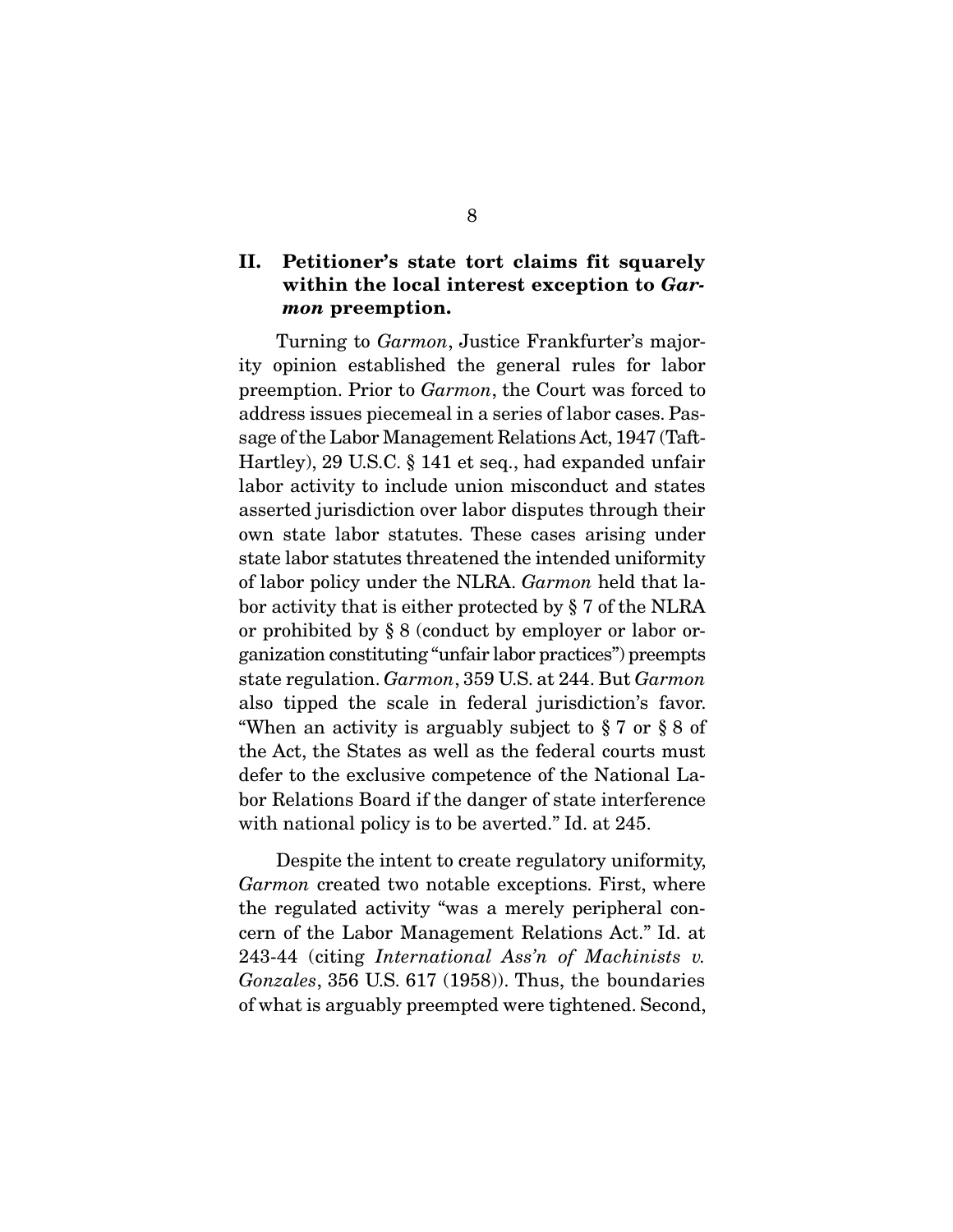"where the regulated conduct touched interests so deeply rooted in local feeling and responsibility that, in the absence of compelling congressional direction, we could not infer that Congress had deprived the States of the power to act." Garmon, 359 U.S. at 244, (citing United Auto. Workers v. Russell, 356 U.S. 634 (1958); Youngdahl v. Rainfair, 355 U.S. 131 (1957); United Auto. Workers v. Wisconsin Emp. Rel. Bd., 351 U.S. 266 (1956) (Kohler); United Constr. Workers, Affiliated with United Mine Workers of Am. v. Laburnum Constr. Corp., 347 U.S. 656 (1954)). On its face, Justice Frankfurter's phrase suggests that, unlike the states' new labor policies, the states' criminal laws and common law tort system would not be displaced.

 It is important to emphasize at the outset that Garmon's facts are very different from those in the instant case. As seen in the state supreme court's opinion, Garmon involved state claims for purely economic damages resulting from peaceful, not violent, picketing. Garmon v. San Diego Bldg. Trades Council, 45 Cal. 2d 657 (1955). The Garmons had a lumber and building material business. As a result of peaceful picketing, they incurred expenses from additional man hours and trucking facilities to transfer goods at other locations. Id. at 667. They also lost profits when at least one prospective buyer went elsewhere. Id.

 The workers did not jump out of Garmon's running trucks, thereby causing damage to the trucks and the truckloads of lumber. Their peaceful conduct in Garmon is obviously protected by the statute because, logically, any strike, even a lawful one, is likely to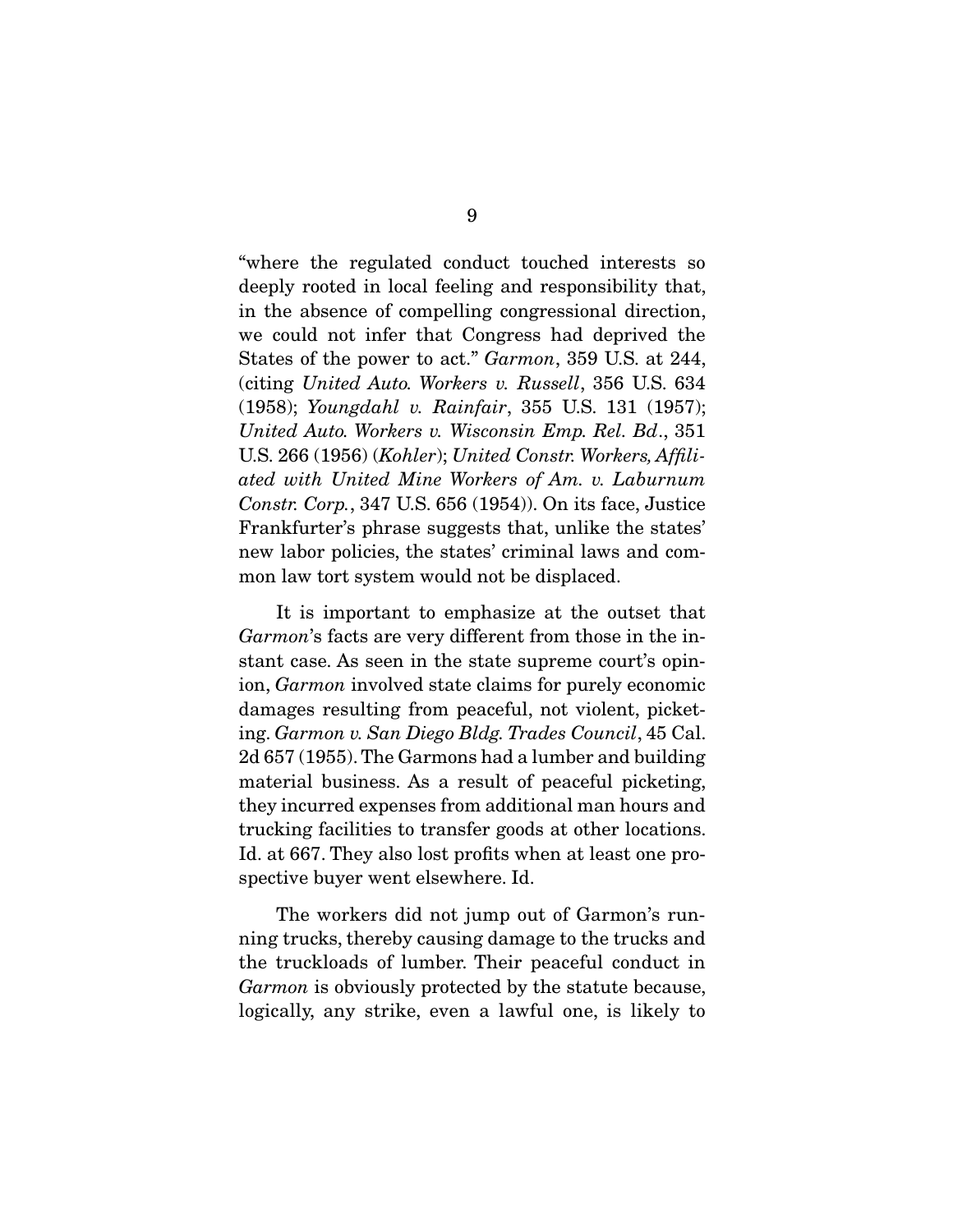cause incidental economic damages of some kind to employers. (And the NLRA was passed in part to equalize bargaining power between worker and employer, making it unlikely that it was contemplated that workers would have to pay for economic damages incidental to their strikes.) But damages from the destruction of property are not inherent to the act of striking. "Conduct tortious under state law, in that it is destructive of property or personally injurious, and conduct traditionally criminal are outside the ambit of section 7." Harry H. Wellington, Labor and the Federal System, 26 U. Chi. L. Rev. 542, 546-47 (1959). This suggests why Justice Frankfurter created the local interest exception to carve out unlawful or improper conduct from the federal statute's protection. To do otherwise would be similar to claiming that the terroristic threats made by a lawyer in negotiations against opposing counsel were protected as confidential communications during a settlement agreement. (Claiming they would be "arguably" protected would be just as implausible.)

 This case fits squarely within the local interest exception, as made clear by the cited cases. In Laburnum, the Court affirmed the state's award for damages arising from unfair labor practices. The workers had "threatened and intimidated respondent's officers and employees with violence to such a degree that respondent was compelled to abandon all its projects in that area," causing lost profits. Laburnum, 347 U.S. at 658. The Court observed that prior to the Labor Management Relations Act, there had been no prohibitions of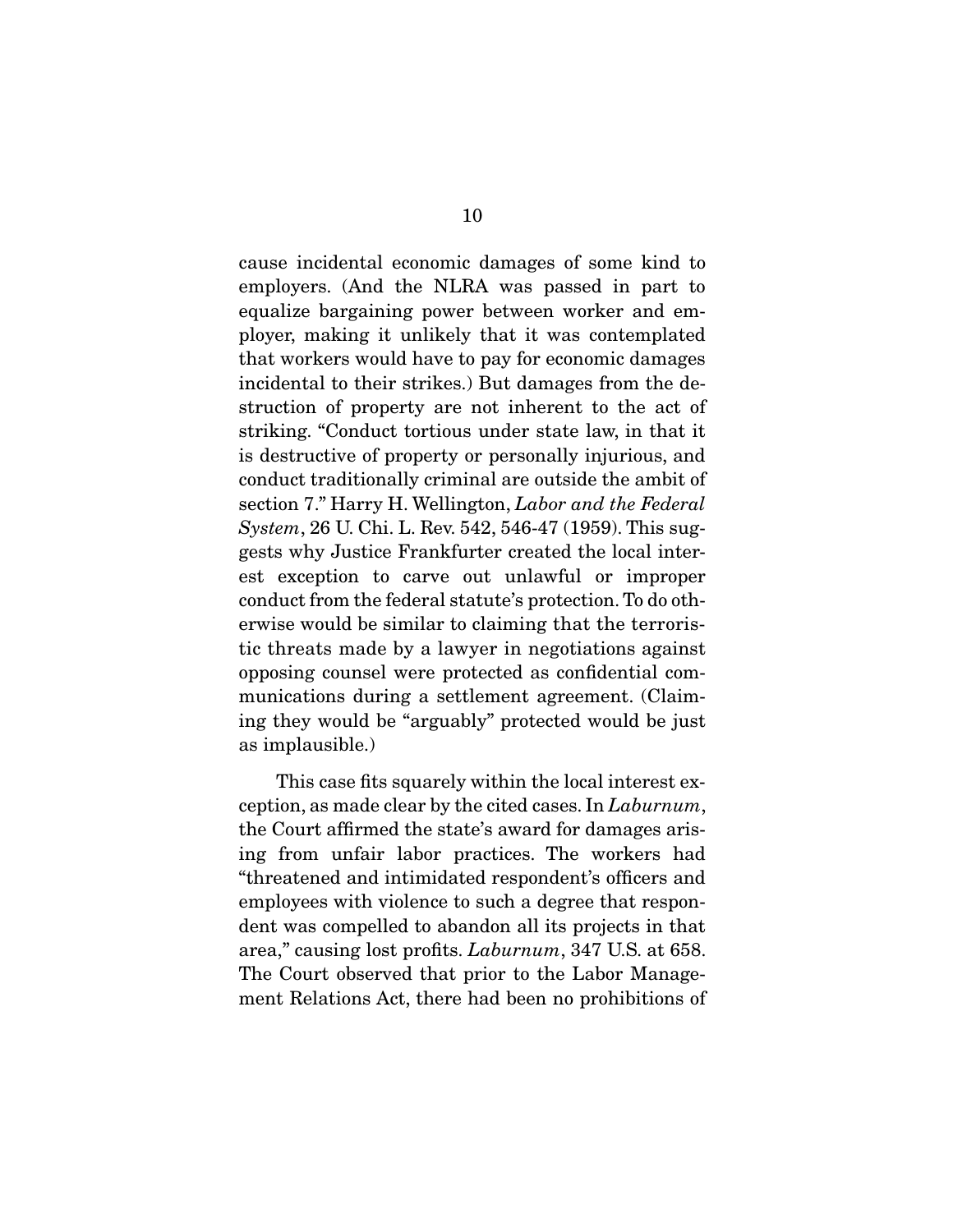unfair labor practices against unions. "Yet there is no doubt that if agents of such organizations at that time had damaged property through their tortious conduct, the persons responsible would have been liable to a tort action in state courts for the damage done." Id. at 666. This suggests that a state tort claim would have been appropriate even in the *Allen-Bradley* case.

 In Russell, the Court "extended the Laburnum rationale to permit a state to redress a tort comprising an unfair labor practice for which the NLRB was assumed to have a parallel remedy." State Jurisdiction over Torts Arising from Federally Cognizable Labor Disputes, 68 Yale L.J. 308, 313 (1958). In this case, a worker was denied access to his job site due to a union picket line. The union strikers made "threats of bodily harm to Russell and of damage to his property, prevented him from reaching the plant gates" and "one striker took hold of Russell's automobile." Russell, 356 U.S. at 636. The Court held that the state court's jurisdiction to award compensatory and punitive damages was not preempted by the NLRA. Laburnum and Russell explicitly allow state tort claims for conduct that included unfair labor practices.

 The two other supporting cases for the local interest exception allow states to use injunctive power to prevent violence. In Kohler, the conduct at issue included mass picketing which blocked access to the plant; interfering with the use of public roads; preventing jobseekers from entering the plant; and coercing employees who desired to work, and threatening them and their families with physical injury. Kohler, 351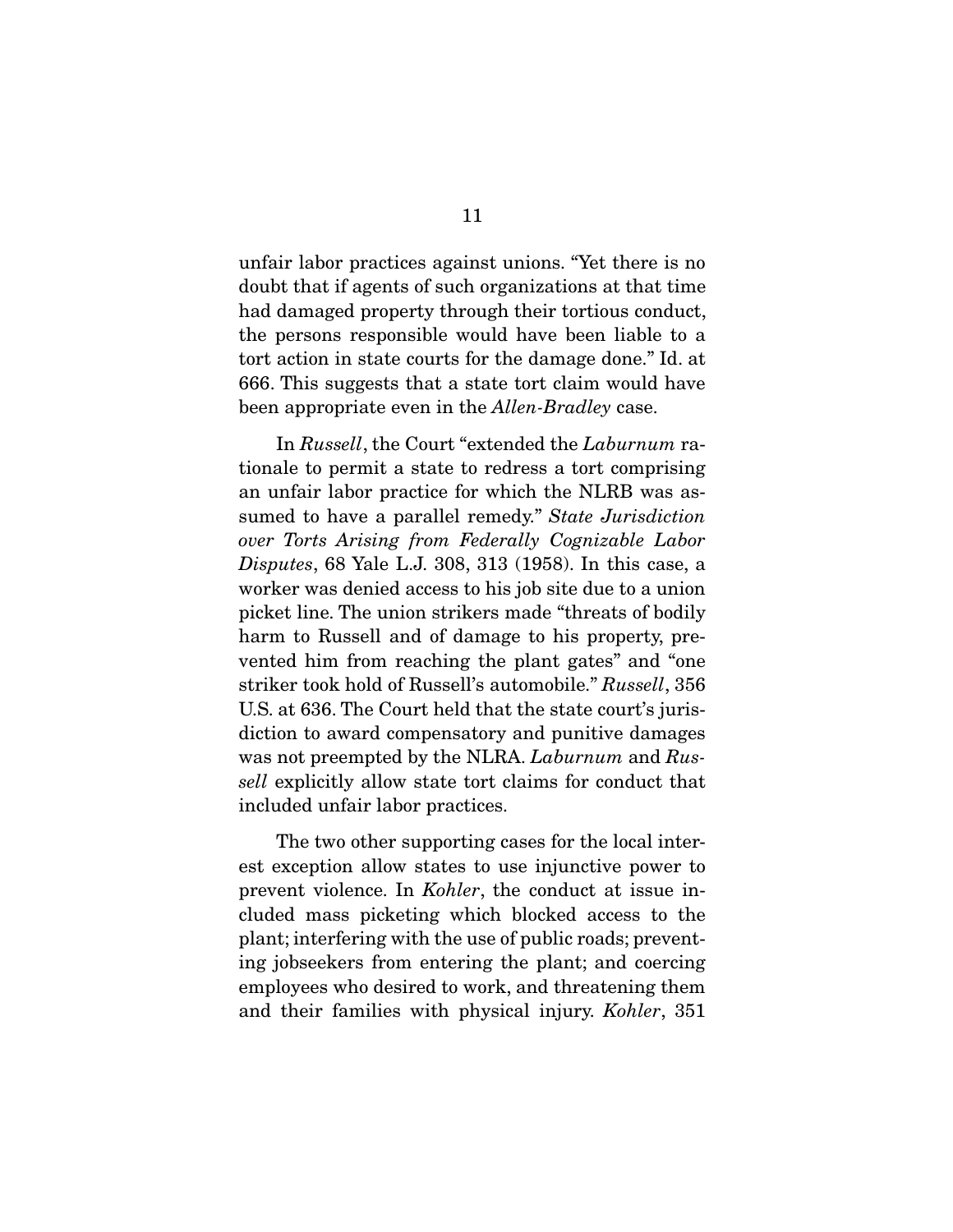U.S. at 268-69. The Court reasoned that the Taft-Hartley amendments to the NLRA did not preclude state jurisdiction over violence and, furthermore, that jurisdiction was not limited to criminal statutes. Kohler, 351 U.S. at 274. Generally, the state could not enjoin conduct that was an unfair labor practice under federal law, but that did not preclude state power over mass picketing, violence, and threats of violence. Id.

Kohler emphasized the role of the states with language similar to Justice Frankfurter's. "The dominant interest of the State in preventing violence and property damage cannot be questioned. It is a matter of genuine local concern." Id. In the Court's view, "The States are the natural guardians of the public against violence." Id. In Youngdahl, the final exception case cited, a state injunction was upheld to prevent not just threatening violence, but abusive language likely to provoke violence. The fact that the incidents at issue in Kohler and Youngdahl were sufficiently violent to warrant their inclusion in the local interest exception discredits the Washington Supreme Court's attempt to minimize the violence involved in the instant case. See Pet'r's App. at 21a-23a.

 Since Garmon, the Supreme Court found in Linn v. United Plant Guard Workers, 383 U.S. 53 (1962) that "a State's concern with redressing malicious libel is 'so deeply rooted in local feeling and responsibility' that it fits within the exception specifically carved out by Garmon." Linn, 383 U.S. at 62. A remedy for malicious libel was necessary because the "Board can award no damages, impose no penalty, or give any other relief to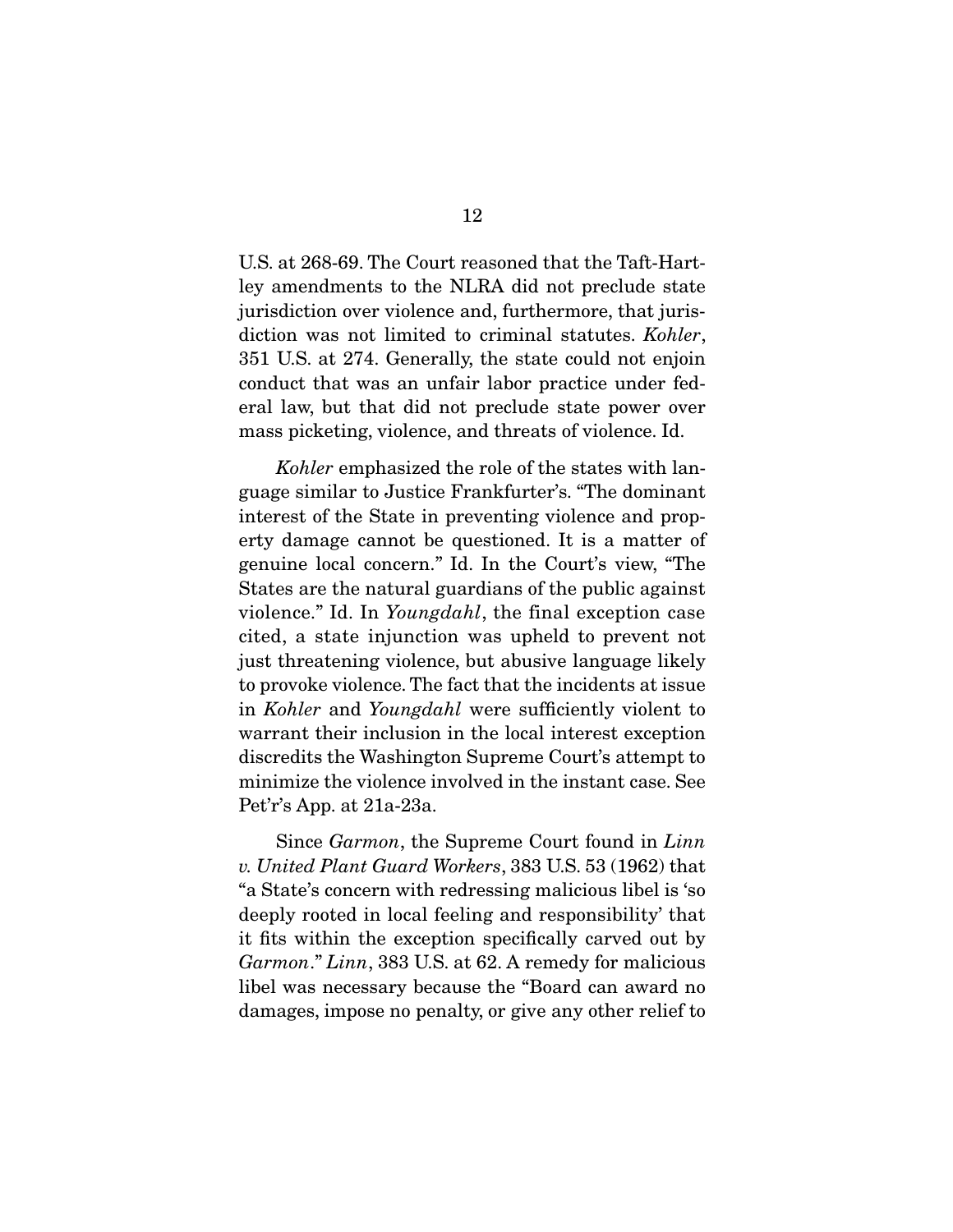the defamed individual." Id. at 63. The Linn decision "certainly broadens the concept of 'compelling state interests.'" William J. Dunaj, Labor Law: The "Compelling State Interest" Exception to the Federal Preemption Doctrine, 51 Marq. L. Rev. 89, 95 (1967). And the Court later upheld a state action for intentional infliction of emotional distress. Farmer v. United Brotherhood of Carpenters & Joiners, 430 U.S. 290 (1977). This begins to get far afield from the original constraints of the local interest exception. Even so, the Petitioner's claim for tortious conversion of property meets even the original standards of the local interest exception.

## **III. The opinion below invites private property**  destruction and conflicts while the public<br>interest in public safety **interest in public safety.**

 "Protection of the health and safety of the public is a paramount governmental interest." Hodel v. Va. Surface Mining & Reclamation Ass'n, 452 U.S. 264, 300 (1981). In the Labor Management Relations Act's declaration of purpose and policy, it states that industrial strife is lessened if employers, employees and unions "recognize under law that neither party has any right in its relations with any other to engage in acts or practices which jeopardize the public health, safety, or interest." 29 U.S.C. § 141. Any interpretation of the NLRA that prevents tort liability for work stoppages timed for destruction ultimately incentivizes them. A review of the facts of many cases cited by the Petitioner shows that poorly-timed work stoppages can create dangerous or unsafe situations for workers.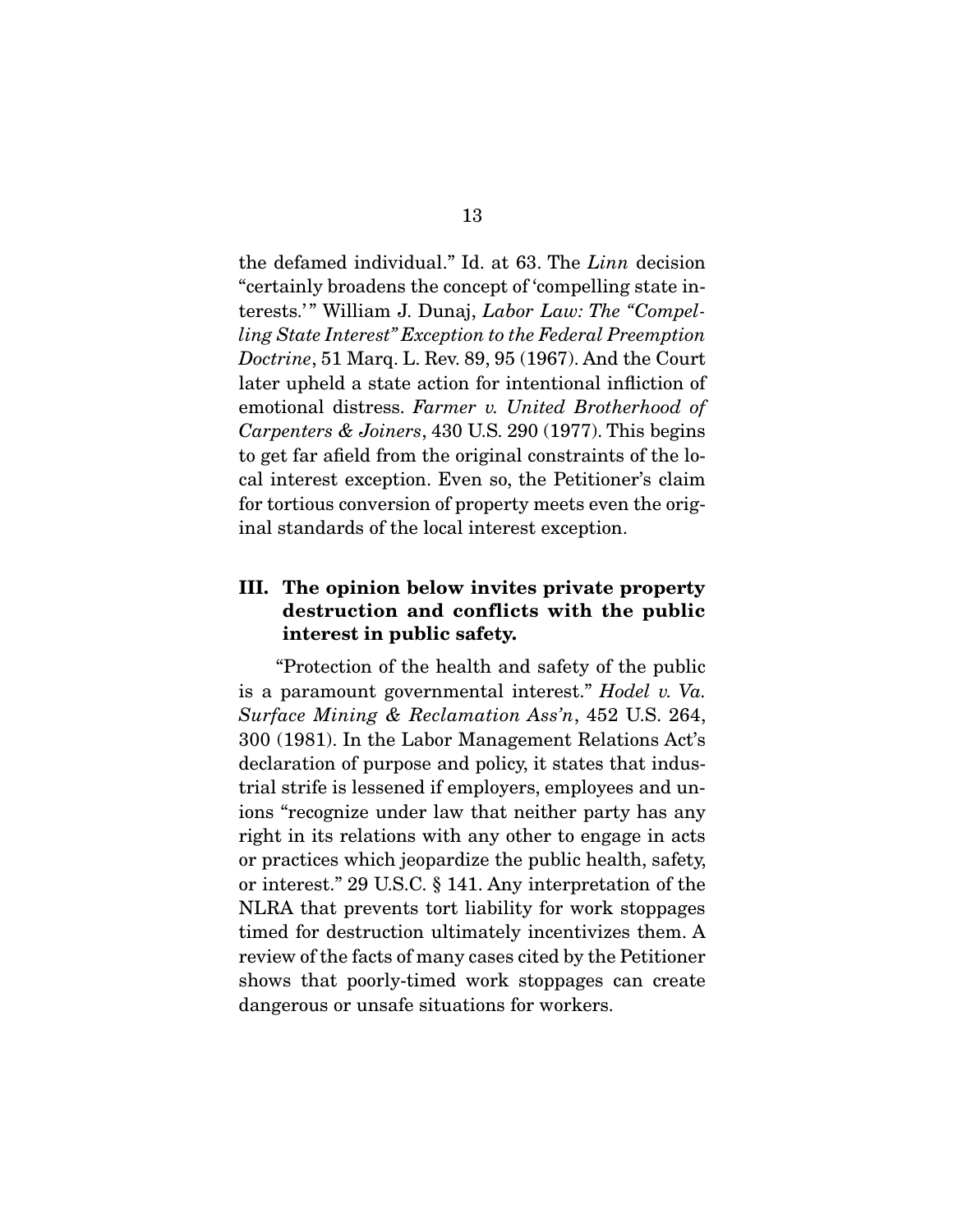In U.S. Steel Co. (Joliet Coke Works) v. NLRB, 196 F.2d 459 (7th Cir. 1952), the opinion relates the facts of a strike during which there was a "serious danger of fires and explosions . . . as 82,373 gallons of benzol, 18,532 gallons of toluol, 7,144 gallons of xylol, 5,251 gallons of crude solvent naphtha, and 1,189 gallons of naphthalene, all of which was explosive and highly combustible, were stored at the plant." Id. at 461. Aside from the risk of physical harm to workers and bystanders resulting from the possible combustion of tons of corrosive chemicals, rebuilding efforts from a prior strike ran into the millions of dollars. Id.

 Even in cases where massive damage to person and property were averted by union activity, the state interest in preventing even the possibility of such destruction is great. According to the court in  $NLRB$  v. Marshall Car Wheel & Foundry Company, 218 F.2d 409 (5th Cir. 1955), it was "practically undisputed that the striking employees intentionally chose a time for their walkout when molten iron in the plant cupola was ready to be poured off, and that a lack of sufficient help to carry out the critical pouring operation might well have resulted in substantial property damage and pecuniary loss to respondent." Id. at 411. Fortunately, in this case, non-striking employees working with the supervisory staff "were able to pour off the molten metal and prevent any actual damage." Id. Forcing workers who do not honor a strike into situations where they must deal with molten metals and other dangerous substances in crisis circumstances simply should not become commonplace.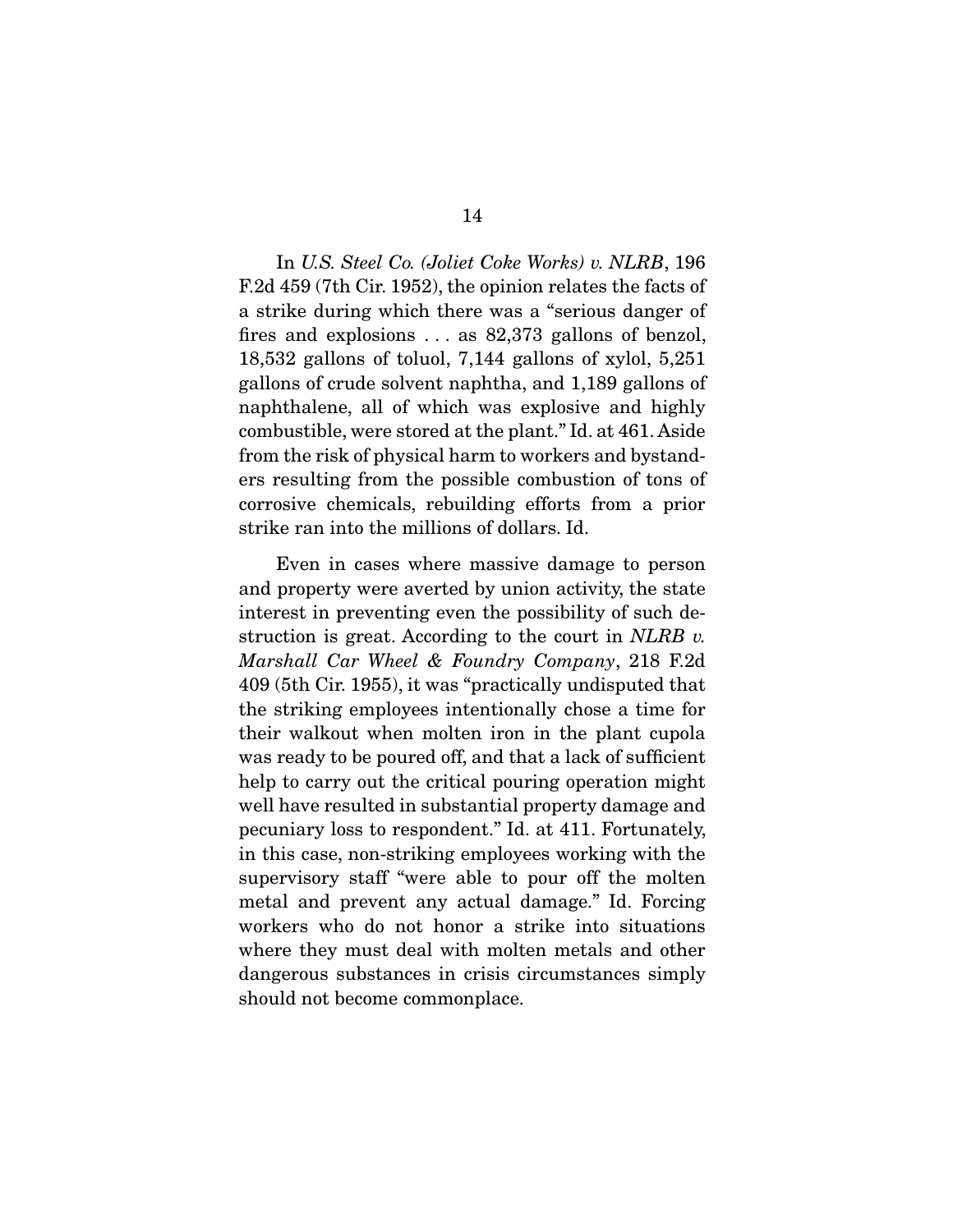The same is true for cases that led to destruction of property and, by force of luck, not physical harm to workers, as in Rockford Redi-Mix, Inc. v. Teamsters Loc. 325, Gen. Chauffeurs, Helpers & Sales Drivers of Rockford, 551 N.E.2d 1333 (Ill. App. Ct. 1990). This case involved a highly similar cement worker strike where cement was left to harden in trucks to inflict property damage to the employers. "The cement had hardened in the trucks, and an attempt to rotate the drums resulted in blowing the hydraulic lines." Id. at 1336. Although injuries to the workers were not recorded in the case, it is apparent how workers do not always possess the specialized skills to recover property in instances of intentional misuse. This can lead to unforeseen workplace dangers and damage extending far beyond what may have been the original intent of the striking union. To the extent that the opinion below incentivizes tortious conduct during a strike, it is against the public interest.

--------------------------------- ♦ ---------------------------------